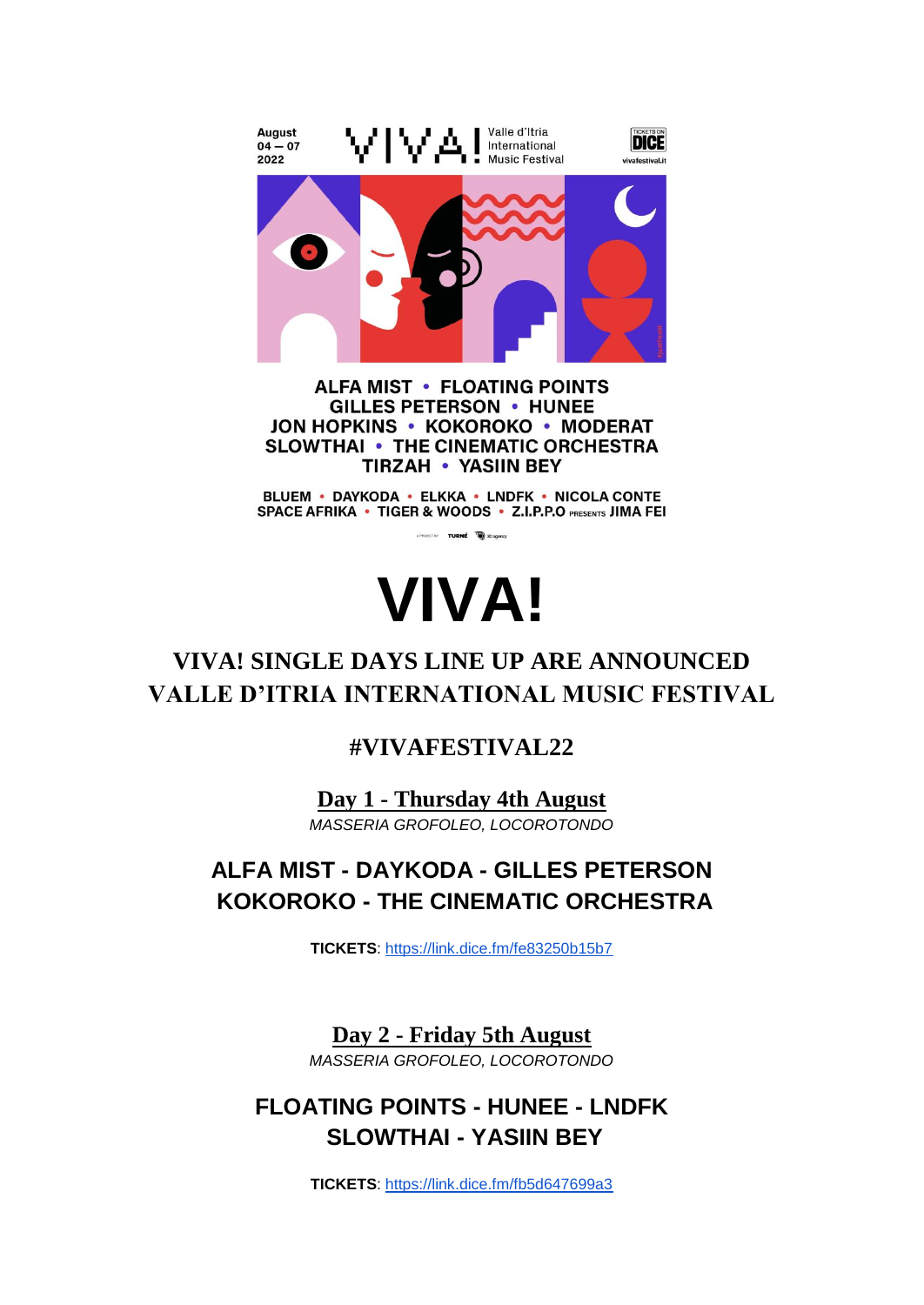#### **Day 3 - Saturday 6 August**

*MASSERIA GROFOLEO, LOCOROTONDO*

### **BLUEM - ELKKA - JON HOPKINS - MODERAT – TIRZAH**

**TICKETS**[:](https://link.dice.fm/d539a5da447b) <https://link.dice.fm/d539a5da447b>

### **Day 4 - domenica 7 agosto**

*only for VIVA! Pass and VIVA! Golden Pass holders*

*SUNRISE - CALA MASCIOLA, SAVELLETRI* **SPACE AFRIKA**

# *SUNSET - MASSERIA GROFOLEO, LOCOROTONDO* **NICOLA CONTE - TIGER & WOODS - Z.I.P.P.O PRESENTS JIMA FEI**

### **[DOWNLOAD PAST EDITIONS PHOTOS AND ARTISTS PRESSKIT](https://drive.google.com/drive/folders/1PJ_Jr_TPwUmrSwpbgpV5EnyMOk4g9Mwh)**

#### *16/05/2022*. **Viva! Festival announces the single days' line up of the sixth edition: from 4th to 7th of August the Apulian festival will bring some of the most prestigious and interesting artists of the national and international music scene to the Valle d'Itria.**

Subscriptions are available for the four days of the festival with a line up of exceptional protagonists: the multiinstrumentalist, rapper and producer **Alfa Mist**; the brilliant producer, musician and DJ **Floating Points** who moves between electronics and symphonic jazz as in the award-winning latest album "Promises"; **Gilles Peterson**, historical British DJ, inventor of acid jazz in the 90s and careful discoverer of new global rhythmic sounds, after years on the BBC and now through his Worldwide FM radio; beloved by the most attentive fans of sophisticated dance the DJ **Hunee**; the award-winning British composer **Jon Hopkins** who amazed critics and audiences with his latest work "Music for Psychedelic Therapy" relaunching ambient music in the discography; the London-based Jazz and Afrobeat collective **Kokoroko** who, even before the debut album out this summer, has already collected important prizes and awards; the **Moderat**, a supergroup symbol of the German electronic scene formed by the merger of Modeselektor and the highly esteemed producer Apparat; the British **slowthai**  star who will present his latest album "Tyron"; the eclectic and highly anticipated **The Cinematic Orchestra**, now a cult in the scene; the English singer-songwriter who moves between experimental electronic and pop art **Tirzah**; New York hip hop intellectual Mos Def, acclaimed rapper and actor now known as **Yasiin Bey**; the Sardinian singer-songwriter and producer **Bluem**; producer and multi-instrumentalist Nu Jazz **DayKoda**; the Manchester duo **Space Afrika**; the multifaceted **Elkka**; Italian DJs duo **Tiger & Woods**; the historic DJ and composer from Bari **Nicola Conte**; the new promise of Italian jazz and neo-soul **LNDFK**; the DJ **Z.I.P.P.O** presenting **Jima Fey**.

A program of original live shows and shows that will animate one of the most fascinating territories in Southern Italy, the Valle d'Itria starting from the stage located in the enchanting **Masseria Grofoleo in Locorotondo -**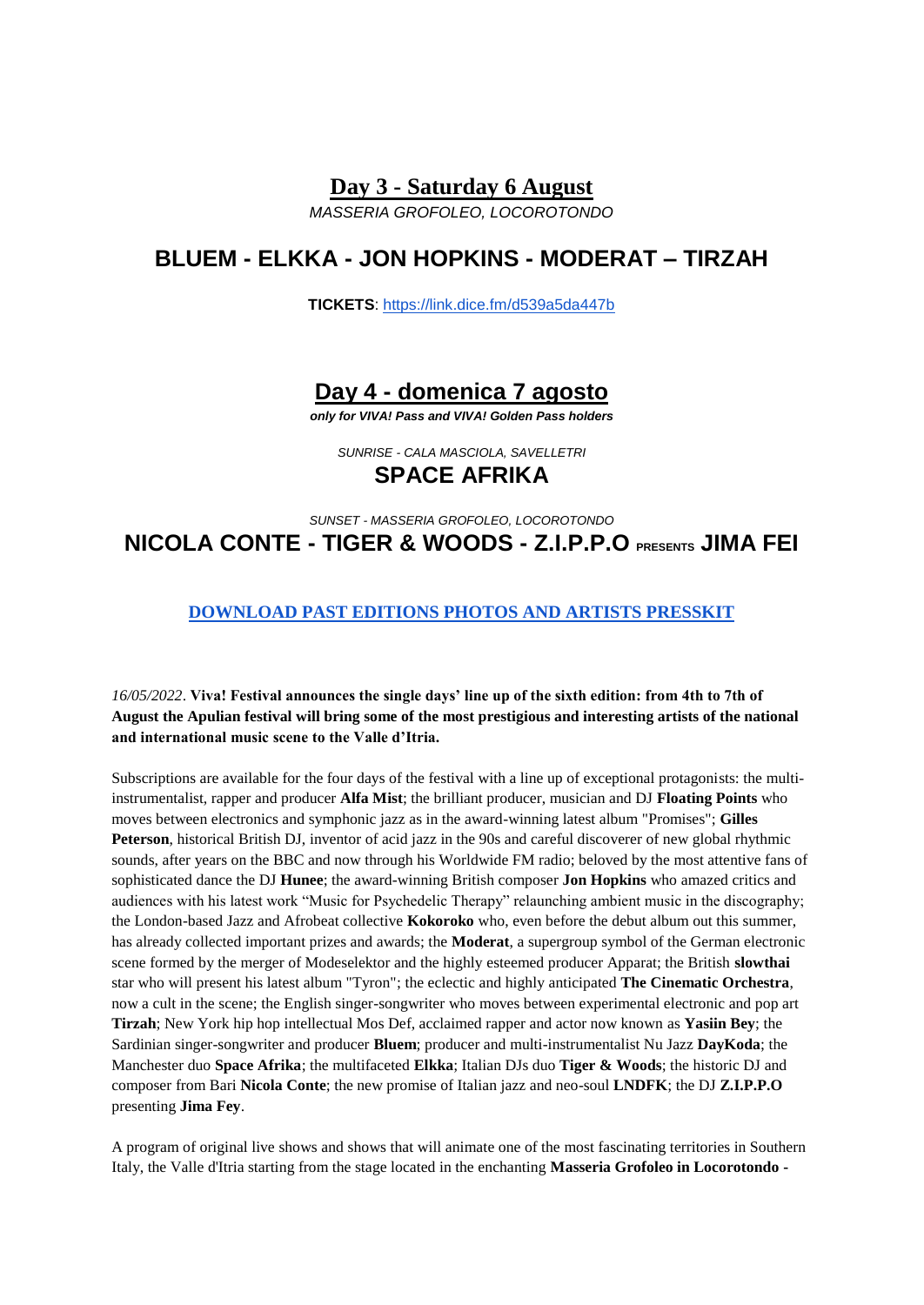**where the lives of August 4th, 5th, 6th will be held in addition to the closing party on Sunday 7th - and in the magnificent beach of Cala Masciola** which will be the setting for a concert at dawn on Sunday 7th August.

The intertwining of ancient and modern, avant-garde and tradition, is the figure that has always distinguished the Apulian festival. **VIVA! Festival** fits into a context with a unique identity, rich in culture and landscape and architectural beauties, of which it celebrates and enhances the different souls by proposing a contemporary program while maintaining a strong bond with the roots and history of the area.

Over the years the event has hosted the performances of some of the most significant artists of the electronic and alternative international scene, recording a great success with the public - Italian and European - for one of the most interesting and anticipated festivals in the Peninsula.

# **THE LINEUP**

**Alfa Mist** was born in Newham, United Kingdom. His musical production is profoundly influenced by the sounds of the environment he comes from, including grime, hip-hop, up to the most various subgenres of black music. "Bring Backs", his latest album, released in 2021, is his first release for the Anti label and sees the artist face new challenges: nine tracks inspired and linked by a poem by Hilary Thomas that tell the creation and building a community in a new country.

"Promises", the latest **Floating Points** album, contains a 46-minute piece composed with Pharoah Sanders and the London Symphony Orchestra. Released in March 2021, it was hailed as one of the greatest modern jazz albums by Resident Advisor and received critical acclaim around the world including the New York Times and Guardian. Floating Points is considered a guarantee thanks to its ambitious and forward-thinking DJ sets in which it mixes different and unexpected genres. His love for discovering records from all over the world is reflected in his eclectic DJ sets ranging from one hour to all night.

Dj, producer, record artist, collector: **Gilles Peterson** is a unique character on the world scene. It would be enough to mention the record labels he founded and directed (Acid Jazz, Talkin 'Loud, and now Brownswood). His passion and enthusiasm for quality music are infectious, as anyone who listens to him on BBC 6 Music or his web radio, Worldwide FM, knows.

Dj with a vast musical culture, tireless researcher and crate digger like few other console performers in the world, **Hunee** is undoubtedly one of the most talented artists on the current world electronic scene. Disco, funk, house or techno, his sets are embellished with great little gems of African or South American music, works as rare as they are enthralling.

Recently cited by the New Yorker as "one of the most celebrated electronic musicians of his generation", **Jon Hopkins** is a classically trained DJ, instrumentalist, producer and composer whose solo and collaborative works have received wide acclaim, as well as Grammy nominations, at the Mercury Prize and Ivor Novello.

**Kokoroko**, following the huge success of their viral debut song "Abusey Junction" and most recently the hilarious "Baba Ayoola" in 2020, are back with the singles "Something's Going On" and "We Give Thanks" in 2022.

Winners of the "Best Group" at the Urban Music Awards 2020 and the Parliamentary Jazz Awards 2021 and lauded on the NPR Austin 100 list, Kokoroko specialize in shaken soul sounds. After playing in the UK's biggest festivals, they can't wait to get the whole world to dance.

Recently returned with the new single "More Love", **Moderat** are an electronic music supergroup born in Berlin in 2002, the result of the collaboration between Sascha Ring, better known as Apparat, and Gernot Bronsert and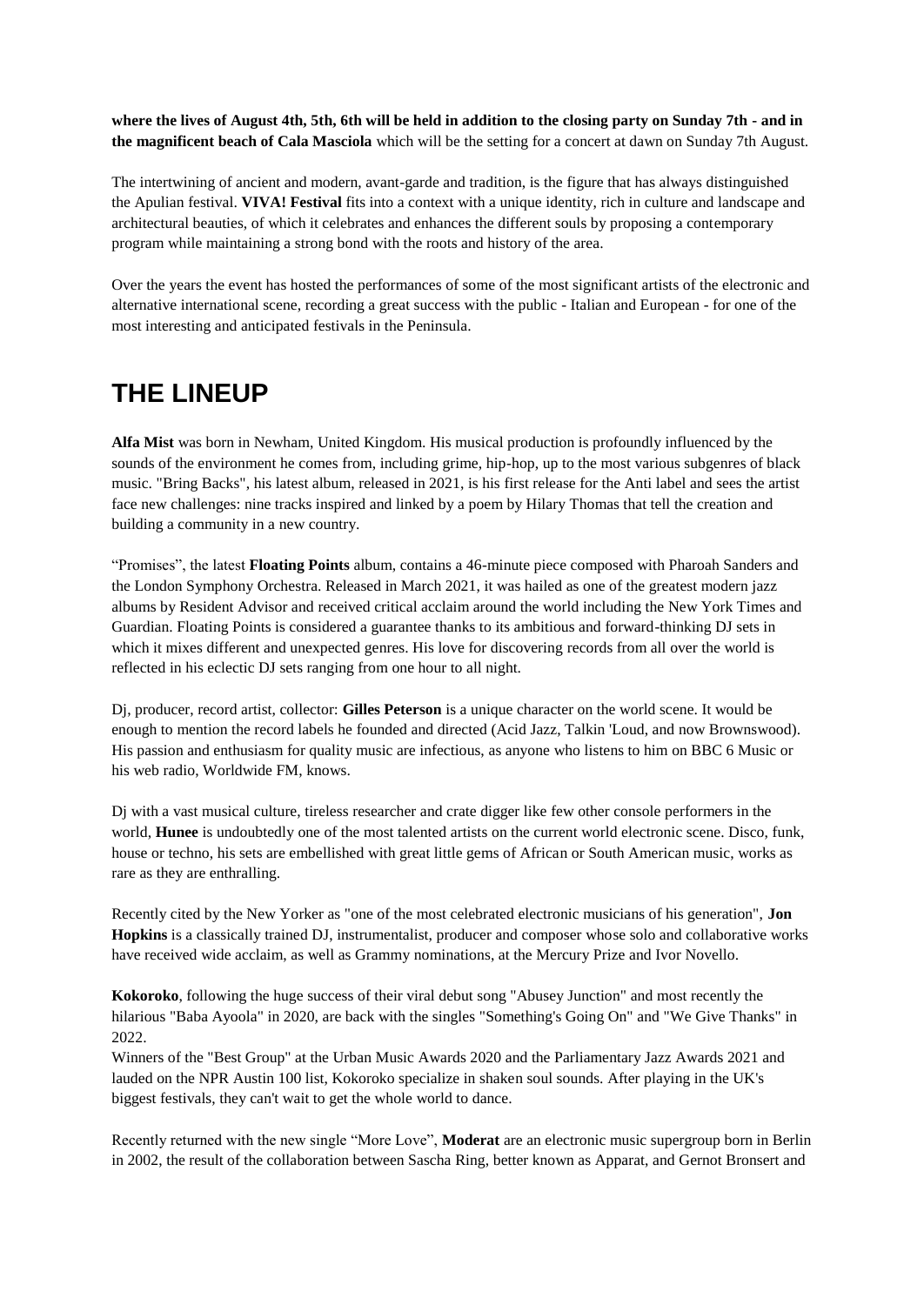Sebastian Szarzy members of Modeselektor. The eclectic German project is back live in Italy to support the release of their new album "MORE DATA", scheduled for May 13th.

TYRON, **slowthai**'s latest record, presents the artist at his best. Emblematic of all that can be categorized as "unorthodox", to distinguish him from his peers is the characteristic pained sound, a hybrid between Grime in his childhood and a coarseness comparable to the punk era of London Calling. It could be said that slowthai is the British artist par excellence.

**The Cinematic Orchestra** project has always challenged categories and conventions. Not an orchestra or a band, not a pure jazz project but full of its influence, not electronic but originally rooted in a London electronic scene. Musical trends come and go, but The Cinematic Orchestra - formed by founder Jason Swinscoe and longtime collaborator and friend Dominic Smith - has always rejected compromise, bowing to classification, following convention.

With the latest album "Colourgrade", written and produced in a year and a half and released in 2021, the neo-RnB singer-songwriter from South London **Tirzah** has set her privacy and privacy together with the love of a parent to music. for a son. The record was worked with collaborators Mica Levi and Coby Sey, already alongside her in the making of "Devotion", flanked by producer Kwes.

After starting his hip hop career in 1994 with Urban Thermo Dynamics, **Yasiin Bey** formed the Black Star duo, along with fellow Brooklyn rapper Talib Kweli, releasing their self-titled debut album in 1998. After joining the roster of Rawkus Records, in 1999 he released his first solo work, Black on Both Sides. About.com named him the 14th best MC of all time on their list of the "50 Greatest MCs of Our Time". Some of Mos Def's best hits include "Oh No", "Definition" and "Respiration". In 2022 Black Star releases a new album - No Fear of Time the first album in 24 years - available only in streaming on Luninary.

**BLUEM** is the project of Chiara Floris, a young singer-songwriter always traveling between Italy (in particular her Sardinia) and London. After conquering critics and insiders with the album "NOTTE" in 2021, in November 2021 a new single was released, Fiamme, while in January 2022 BLUEM performed at ESNS (Eurosonic Noorderslag). In March she released her latest single UMMA, a hypnotic journey focused on electronic club sounds.

**DayKoda**, the stage name of the producer and DJ Andrea Gamba, explores the fields between slow-mo beat, downtempo and Nu Jazz, moving in an almost abstract way between introspective textures and downtempo productions influenced by jazz and beat music. Daykoda's discography includes 2 EPs and 2 albums released by OriKami Records and BMR, as well as various collaborations with promising emerging artists. Andrea is extremely active on the music scene through radio appearances and live performances, including events such as Linecheck, Fano Jazz and Spring Attitude Wave.

London-based **Elkka** is an artist who started her career as a songwriter and evolved into an eclectic producer, DJ and head of label. Her music comes from the contamination between house, electronics, percussive rhythms and dreamy voices. When she performs she immerses herself in her art of hers: from high-energy DJ sets to her highly engaging live show.

**LNDFK** is a producer and songwriter, daughter of two different cultures, an Italian mother and an Arab father, who grew up in Naples. Her music absorbs the influence of jazz, neo-soul and hip-hop, all filtered through his wealth of experience and her sensitivity. "Kuni" is her debut LP, co-produced with Dario Bass and released by the New York label Bastard Jazz and licensed in Italy by La Tempesta: a debut with which the artist conquered audiences and specialized critics.